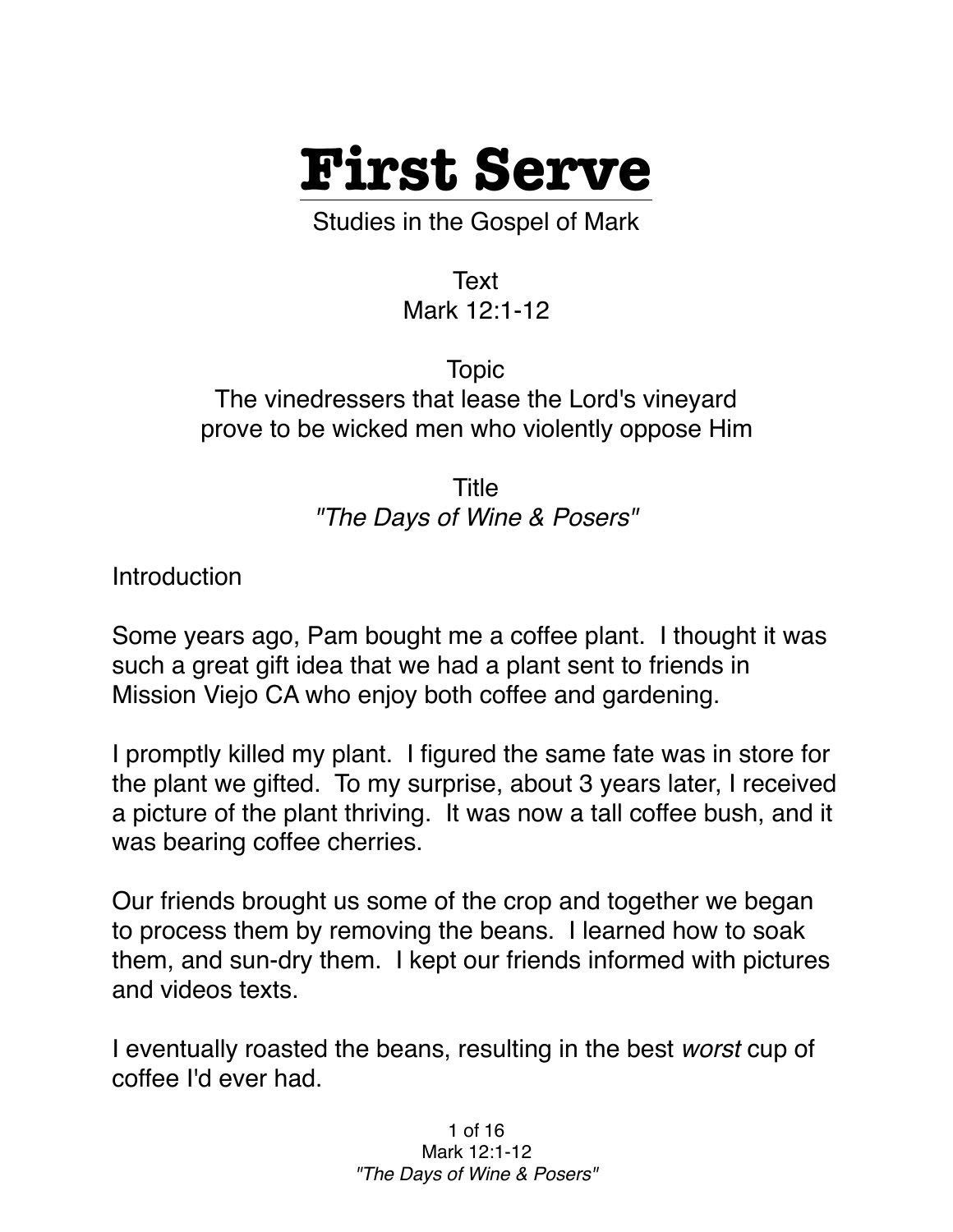Although not very tasty, it had been super fun going through the process, and especially sharing it with friends.

In our Bible passage, Jesus is going to compare the spiritual leadership of the nation of Israel first to wicked vinedressers, and then to builders who lacked wisdom.

In our discussion of the details, we might miss an important point. In both of the endeavors - in the vineyard, and in the building there was to be joy from sharing a relationship with God.

Jesus intends for us to understand that He wanted to enjoy *walking* with them in the vineyard, and *working* with them on the building; and that He intended the enjoyment to be mutual.

Enjoying Jesus in our walk, and in our work, will be our application as I organize my thoughts around two points: #1 Think Of Your Walk With Jesus As A Vineyard Where You Enjoy Cultivating Fellowship With Him, and #2 Think Of Your Work For Jesus As A Building Where You Enjoy Constructing On His Foundation.

#1 Think Of Your Walk With Jesus As A Vineyard Where You Enjoy Cultivating Fellowship With Him (v1-9)

The Parable of the Vineyard seems sort of stand-alone to us, but that was not the case for a first century Jewish hearer. Jesus' audience would have immediately thought of the fifth chapter of the Book of Isaiah.

Let me read to you what they had most likely memorized.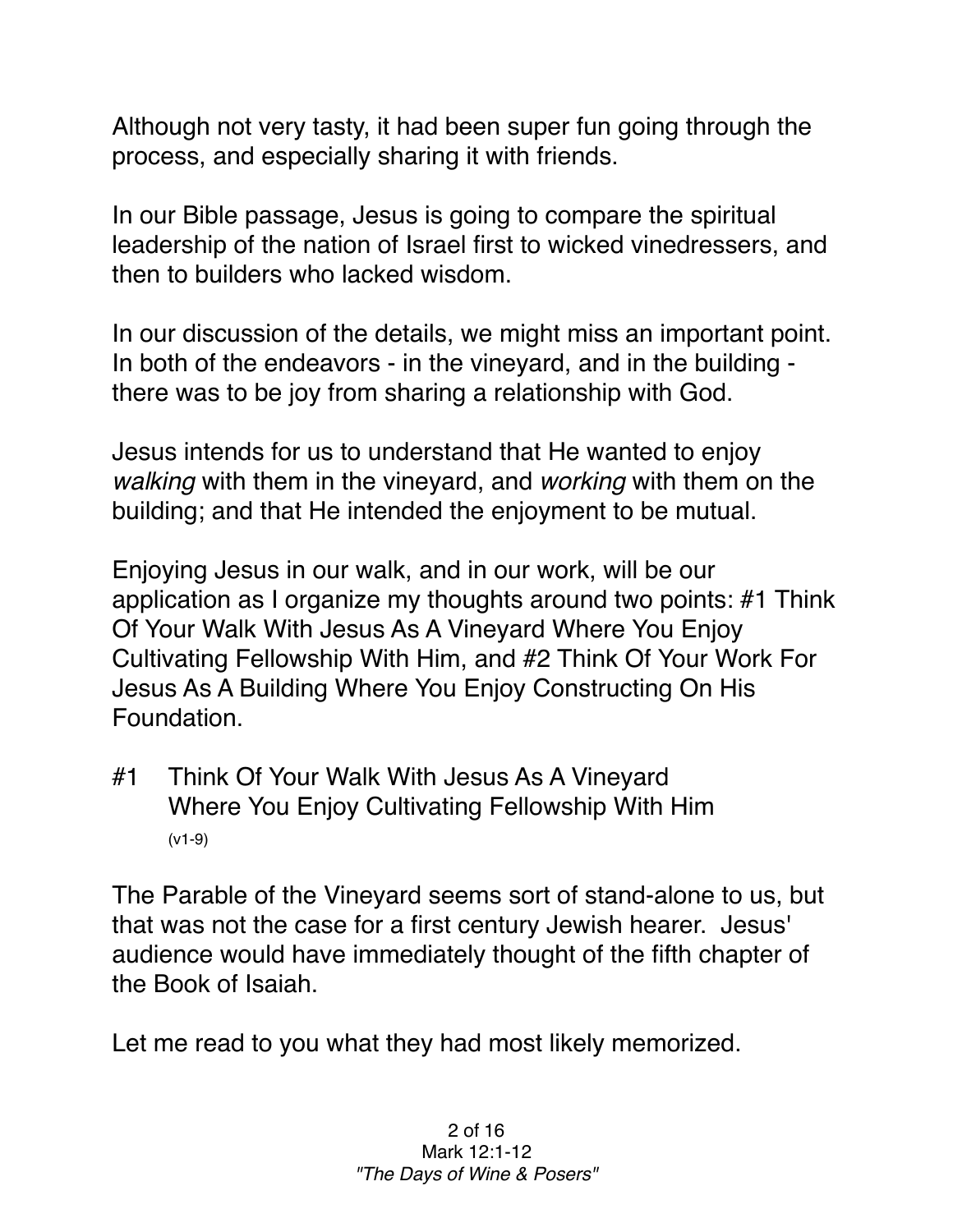Isa 5:1 Now let me sing to my Well-beloved A song of my Beloved regarding His vineyard: My Well-beloved has a vineyard On a very fruitful hill.

Isa 5:2 He dug it up and cleared out its stones, And planted it with the choicest vine. He built a tower in its midst, And also made a winepress in it; So He expected it to bring forth good grapes, But it brought forth wild grapes.

Isa 5:3 "And now, O inhabitants of Jerusalem and men of Judah, Judge, please, between Me and My vineyard.

Isa 5:4 What more could have been done to My vineyard That I have not done in it? Why then, when I expected it to bring forth good grapes, Did it bring forth wild grapes?

Isa 5:5 And now, please let Me tell you what I will do to My vineyard: I will take away its hedge, and it shall be burned; And break down its wall, and it shall be trampled down.

Isa 5:6 I will lay it waste; It shall not be pruned or dug, But there shall come up briers and thorns. I will also command the clouds That they rain no rain on it."

Isa 5:7 **For the vineyard of the LORD of hosts is the house of Israel,** And the men of Judah are His pleasant plant. He looked for justice, but behold, oppression; For righteousness, but behold, a cry for help.

The Lord says, plainly, that Israel is the vineyard. Trouble was, they were not walking with Him.

The prophet Jeremiah records their behaviors. He says that, among other things, they were oppressing the poor and widows, and that they were worshipping idols in the Temple.

On account of the failure of the people of Judah to walk with the Lord, God would "lay waste" the vineyard. After many warnings, He would allow them to be overrun, and taken captive, by the nation of Babylon.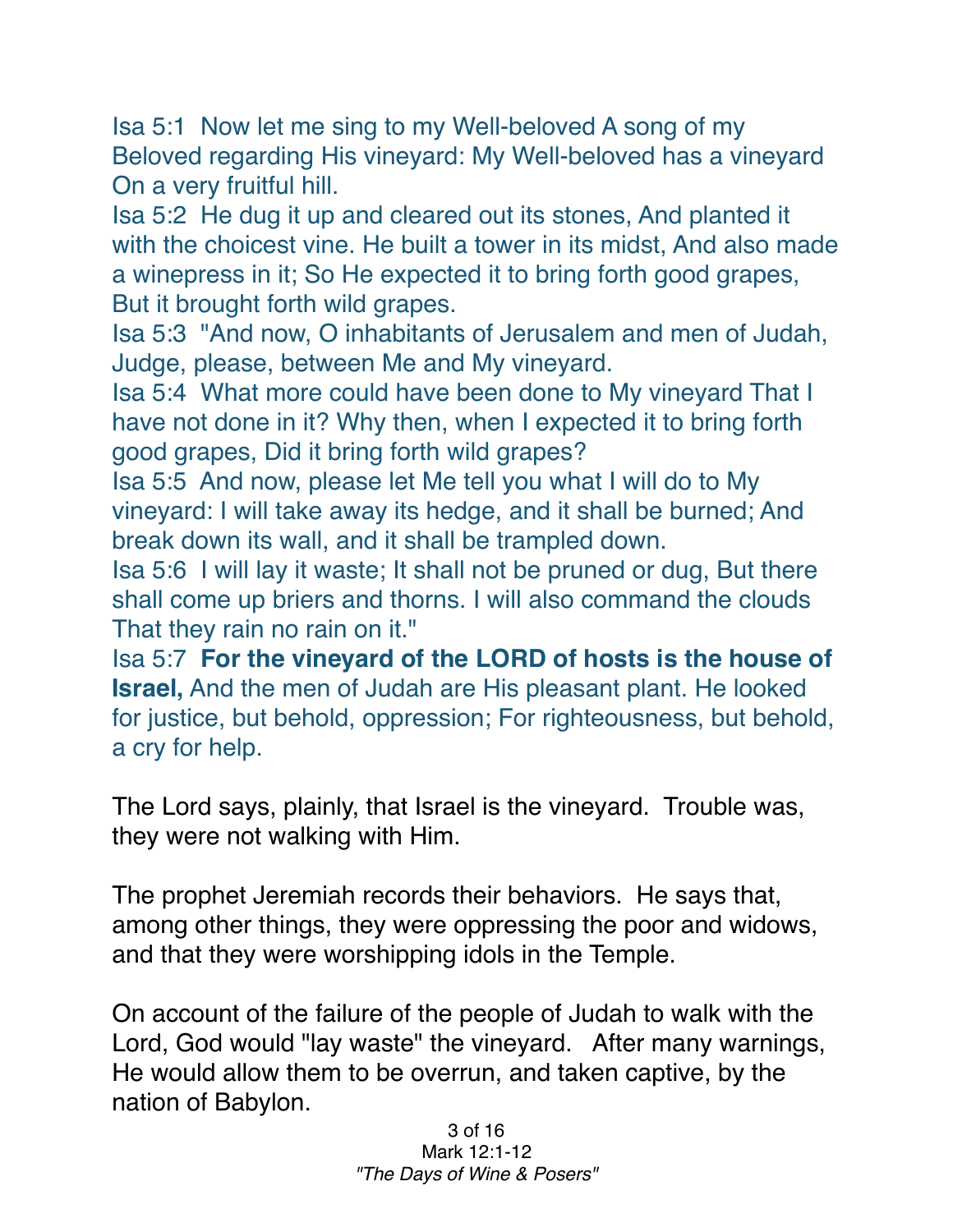As Jesus tells the Parable of the Vineyard, the leaders perceive He is speaking about them. Like the leadership during the time of Isaiah, they had failed to walk with God. Apart from genuine repentance, they, too, were headed for destruction.

Once you understand the background, the parable itself is pretty straightforward.

Mar 12:1 Then He began to speak to them in parables: "A man planted a vineyard and set a hedge around it, dug a place for the wine vat and built a tower. And he leased it to vinedressers and went into a far country.

This is the only parable Mark records, though there were others. He edited his comments to make certain points.

We do well to edit our comments about Jesus, submitting them to the Holy Spirit, so that we say just what is helpful and needed - no more, no less.

The construction of the vineyard, and the leasing of it, was all standard stuff in their culture. It establishes that the owner had done everything possible to insure the success of the endeavor.

Don't overlook that this was a mutual project. The vinedressers had a lot of work to do, for sure; but the owner had also put in lots of effort. Together they would produce, and enjoy, the fruit and it's by-products.

Mar 12:2 Now at vintage-time he sent a servant to the vinedressers, that he might receive some of the fruit of the vineyard from the vinedressers.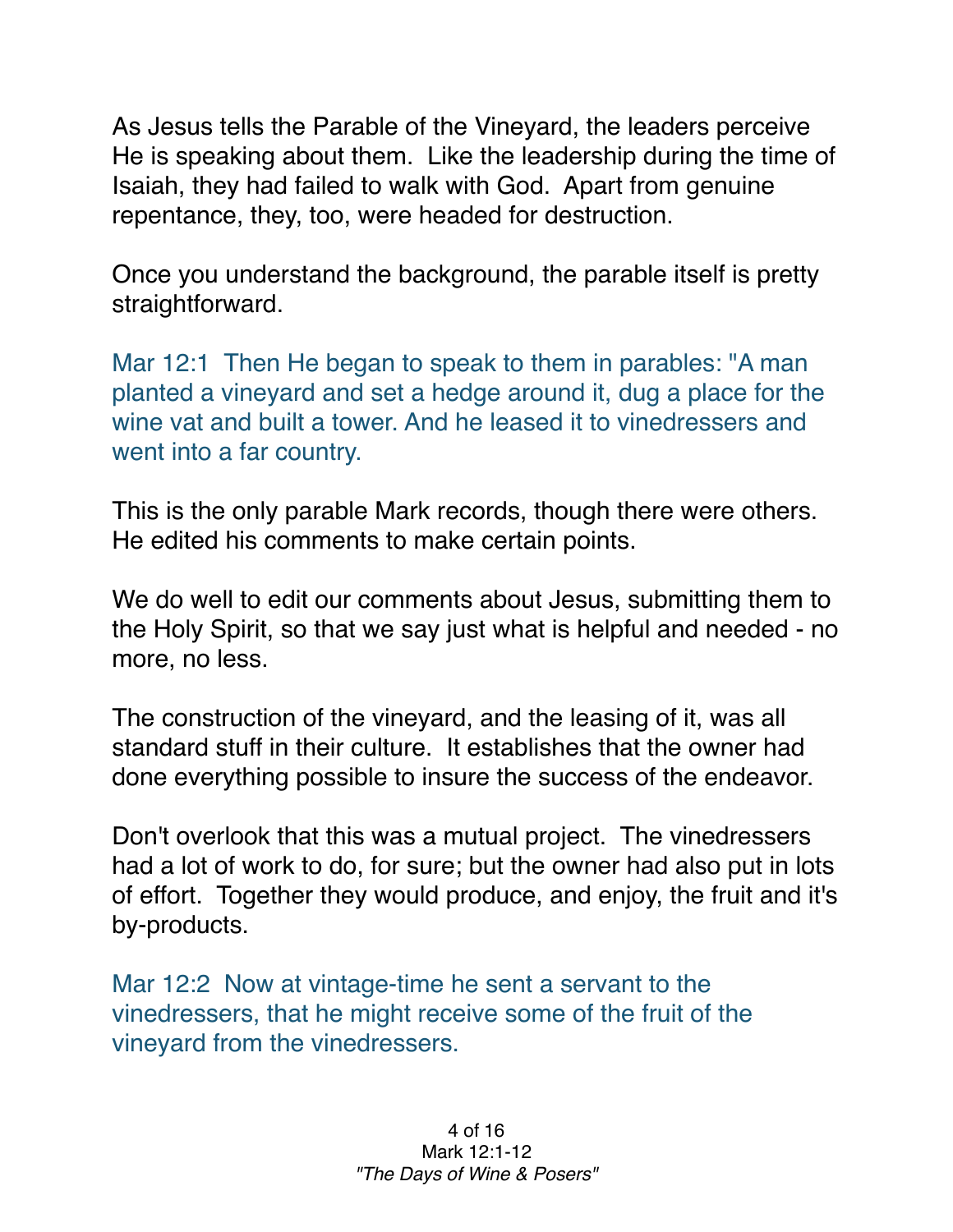The owner would receive either grapes or wine, at a prearranged rate, as payment from the lessors.

Mar 12:3 And they took him and beat him and sent him away empty-handed.

This is where the parable goes extreme. This type of response was unheard of. It was shocking, immoral, and, of course, criminal.

The vinedressers treated the servant, and by extension the owner, as if **he** were the criminal. They acted as though he were trespassing on *their* property, and as if they had the right to do him harm.

Think of that. God saw the religious leaders who were hassling Jesus as men who had expelled Him from His own nation. They were men prone to violence, e.g., oppressing the poor and the widows, and heaping religious burdens on the average person that they were not willing to help them bear.

Not everyone who claims to know the Lord is saved. There is coming a time in the future, at the end of the seven-year Tribulation, when a grip of people will think they have been serving God, but to whom Jesus will say, "Depart from Me, you cursed, into the everlasting fire prepared for the devil and his angels..." (Matthew 25:41).

I'm not suggesting anyone here, who professes Jesus, is headed for Hell. I am suggesting that it is all too possible for us to think we are right on track, right on target, right on time, in our walk with the Lord, but it's a poor self-evaluation. What we need is a Spiritevaluation.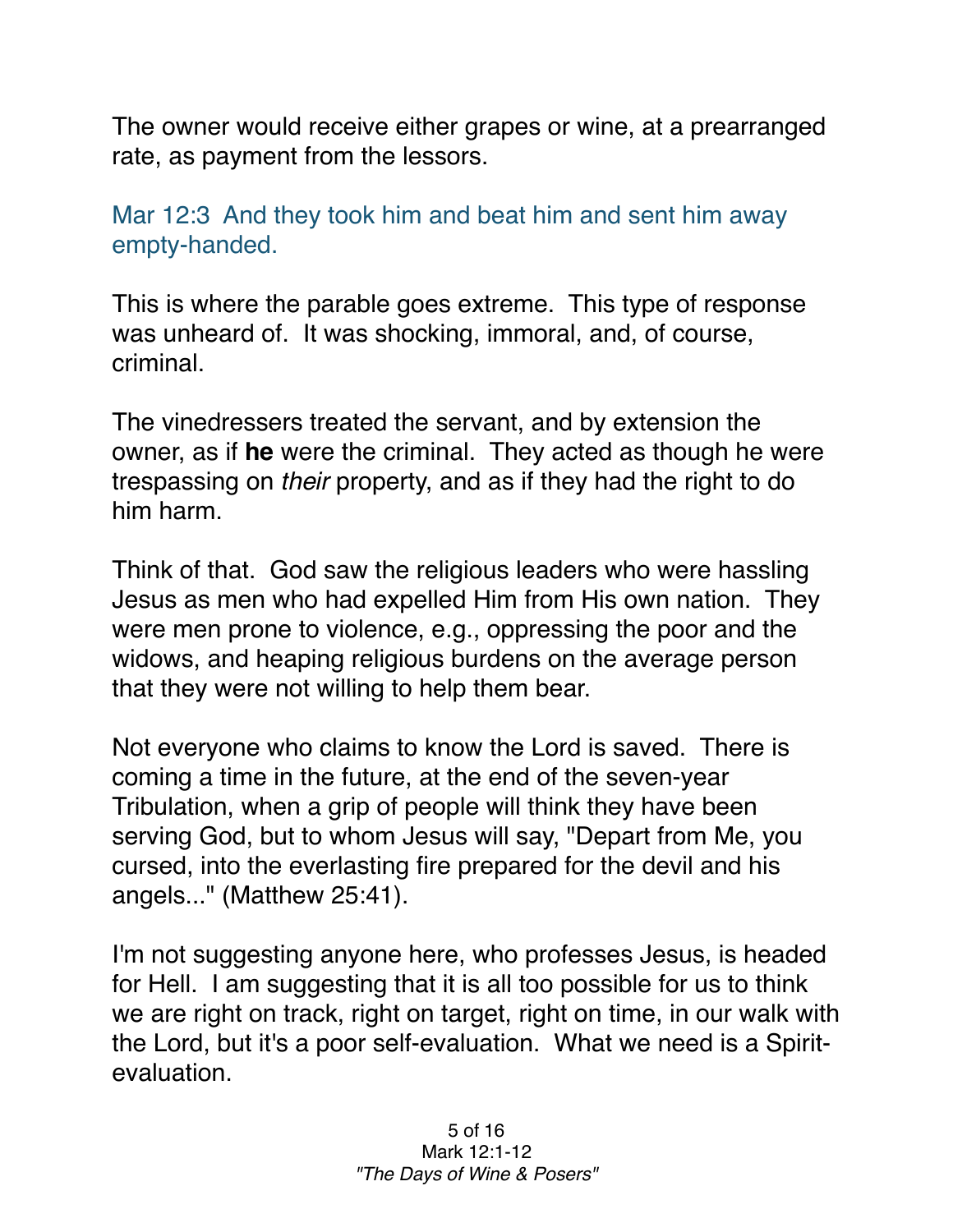The psalmist approached the Lord and said, "Search me, O God, and know my heart..." (139:23). "Search" is a word used of deep exploration, not merely a surface examination. Who am I below the surface, beneath the exterior? God knows, and can show me.

Back to our parable... If you were the owner of the vineyard, how would you respond to the return of your servant, empty-handed and beaten?

Mount up, gird your swords, *there be vinedressers to kill.*

Yet that's not what happened.

Mar 12:4 Again he sent them another servant, and at him they threw stones, wounded him in the head, and sent him away shamefully treated.

The particulars are not that important, except to note that the violence escalated. This second servant suffered a massive head wound from stones being hurled at him.

If you were the owner of the vineyard, how would you respond to the return of your second servant, empty-handed and wounded?

To paraphrase Inigo Montoya, "Hello, I am the owner of the vineyard. You wounded my servant. Prepare to die."

Yet that isn't how the owner responded.

Mar 12:5 And again he sent another, and him they killed; and many others, beating some and killing some.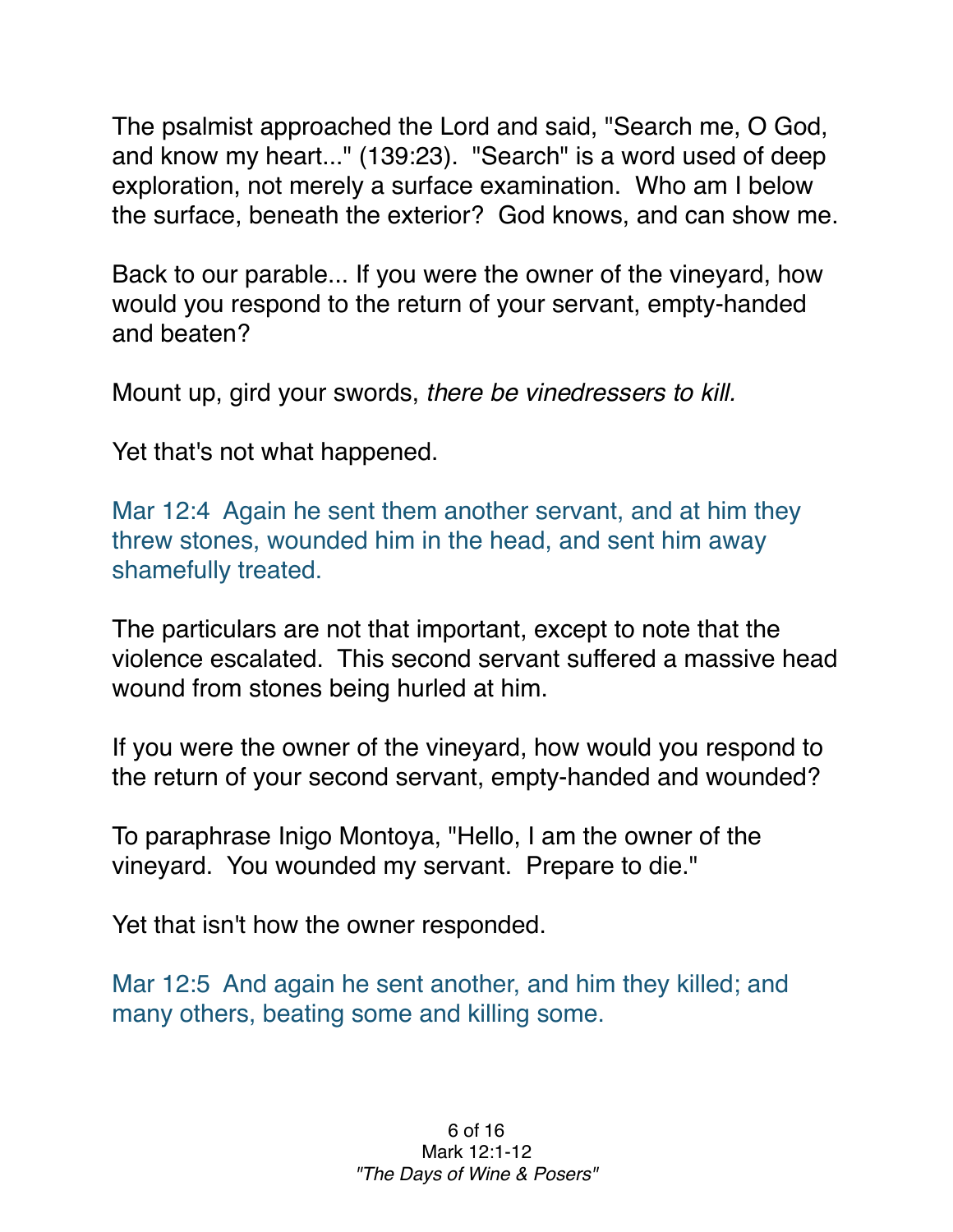Before we talk about the owner, what about these servants? Seeing what happened each and every time, they nevertheless went as they were sent, faithful to their master at any cost.

The servants in the parable represent the prophets that God sent to Israel time-and-time again. Most were mistreated, and many were killed.

Jesus would lament over Jerusalem, saying,

Luk 13:34 "O Jerusalem, Jerusalem, **the one who kills the prophets and stones those who are sent to her!** How often I wanted to gather your children together, as a hen gathers her brood under her wings, but you were not willing!

The first martyr of the church, Stephen, would say to the Jews,

Act 7:52 Which of the prophets did your fathers not persecute? And **they killed those who foretold** the coming of the Just One, of whom you now have become the betrayers and murderers,

We quoted Isaiah. He is said to have been sawn in half, lengthwise, while inside a hollowed-out log.

I know what you're thinking; *"Good thing I'm not a prophet."*

No, but you *are* a disciple, and as His disciple, your life is not your own. Serving the Lord might cost you everything.

Annually, around the globe, according to certain sources, over 100,000 believers are martyred every year. That's about one every five minutes.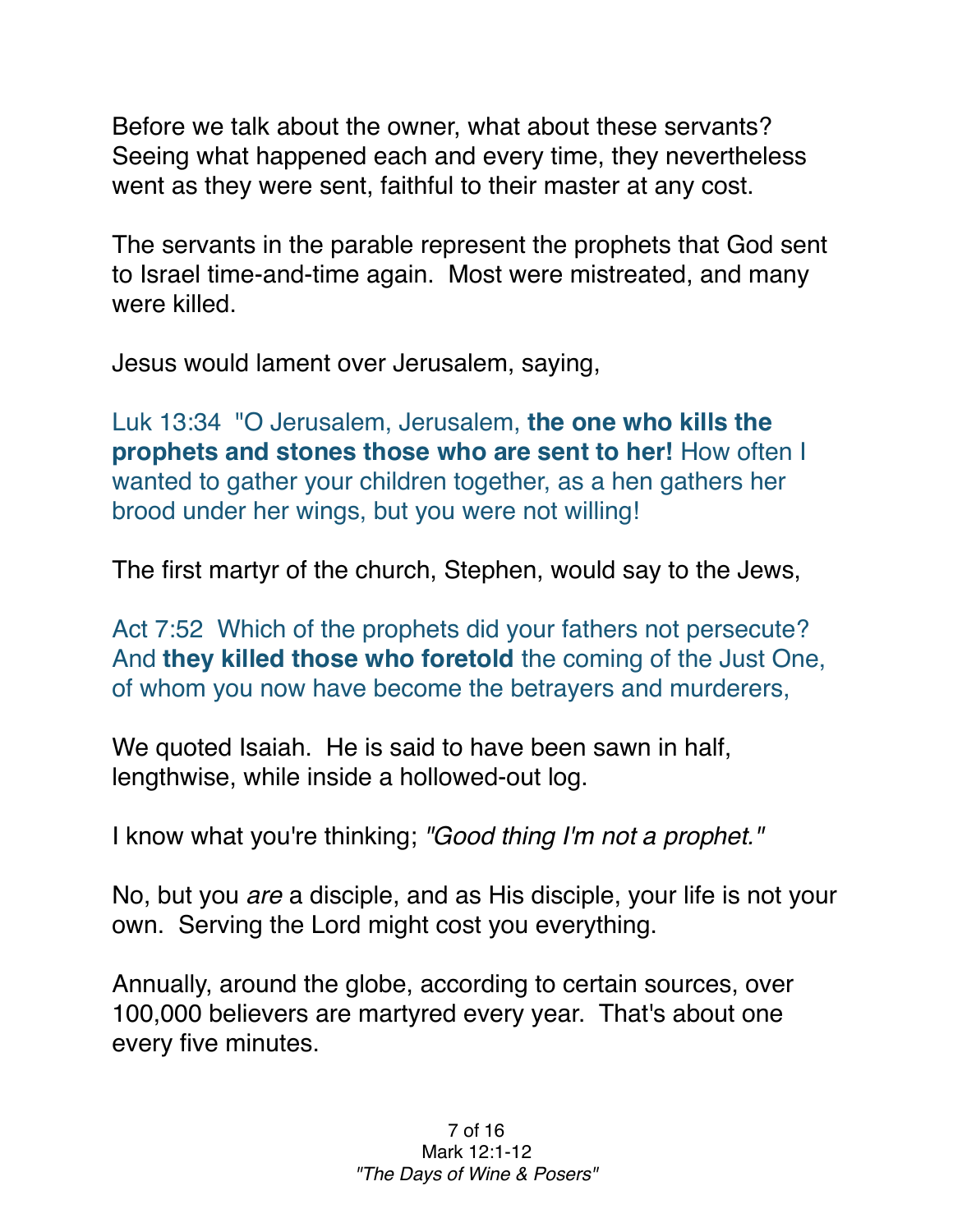I hope those statistics are greatly inflated. Nevertheless you see that biblical Christianity is an all-in proposition. You belong to the Lord as His servant.

The owner was crazy-longsuffering, way past anything you'd expect. You might even suggest he was wrong for letting these guys get away with it.

This touches, ever so slightly, on the criticism most nonbelievers have of God, that He allows evil to not only exist, but to prosper. They think He ought to do something.

They don't understand that when He does what He's ultimately going to do, they, too, will be lost for eternity, having rejected Jesus. His crazy-longsuffering **waits for them.**

The owner of the vineyard had one last move.

Mar 12:6 Therefore still having one son, his beloved, he also sent him to them last, saying, 'They will respect my son.' Mar 12:7 But those vinedressers said among themselves, 'This is the heir. Come, let us kill him, and the inheritance will be ours.' Mar 12:8 So they took him and killed him and cast him out of the vineyard.

Something obvious struck me. Jesus was speaking to them about Himself, and about His mission, and about what they were going to do to Him. I wonder at the tone of His voice, and the expression on His face. I wonder if Jesus wept through these words:

• Wept for Himself, because of the sheer horror of what awaited Him at their hands, and at the hands of the Romans.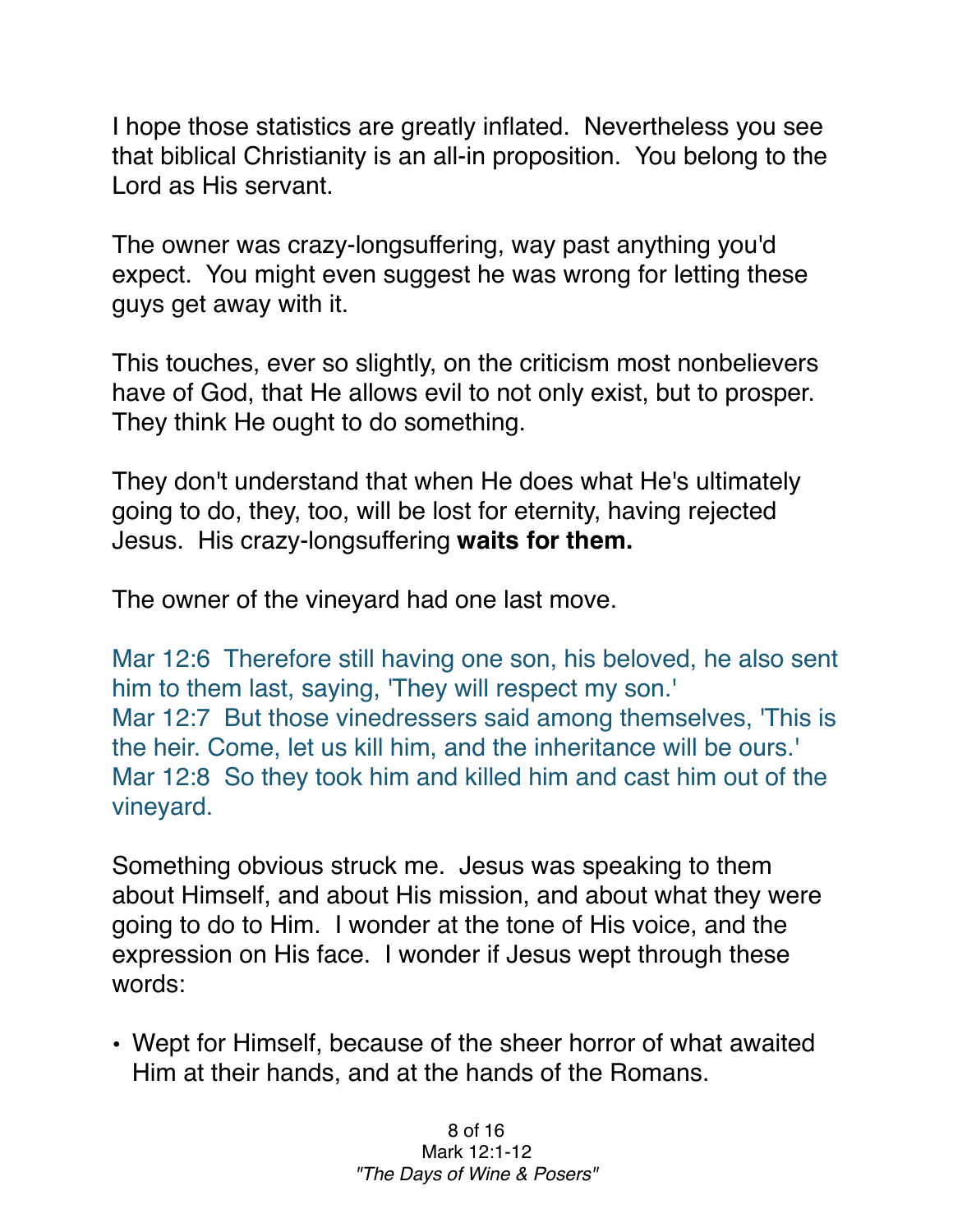• But also wept for them - knowing what was coming afterwards, in judgment, both temporal and eternal.

Finally the owner must act in justice and not with mercy:

Mar 12:9 "Therefore what will the owner of the vineyard do? He will come and destroy the vinedressers, and give the vineyard to others.

That is precisely what happened when Titus led the assault on Jerusalem around 70AD, destroying the Temple, resulting in the dispersing of the Jews around the world for the subsequent two thousand years.

God has made unconditional promises to Israel that they will enjoy a physical kingdom on this earth. Jesus came offering the kingdom, but when He was rejected, it was postponed. He will establish it in the future, at His Second Coming.

God is not through with His beloved vineyard. We see, since 1948, Israel a nation again - the miraculous fulfillment of many prophecies.

We also read the future history of the Jews, in books like Daniel and the Revelation. Jesus will return to Jerusalem, set up His Kingdom, with Israel as the center of the Millennial earth.

Jesus said, after the son was killed, that the owner would "give the vineyard to others." Who are the others?

The apostle Paul said, at the end of the Book of Acts,

Act 28:28 "Therefore let it be known to you that the salvation of God has been sent to the **Gentiles**, and they will hear it!"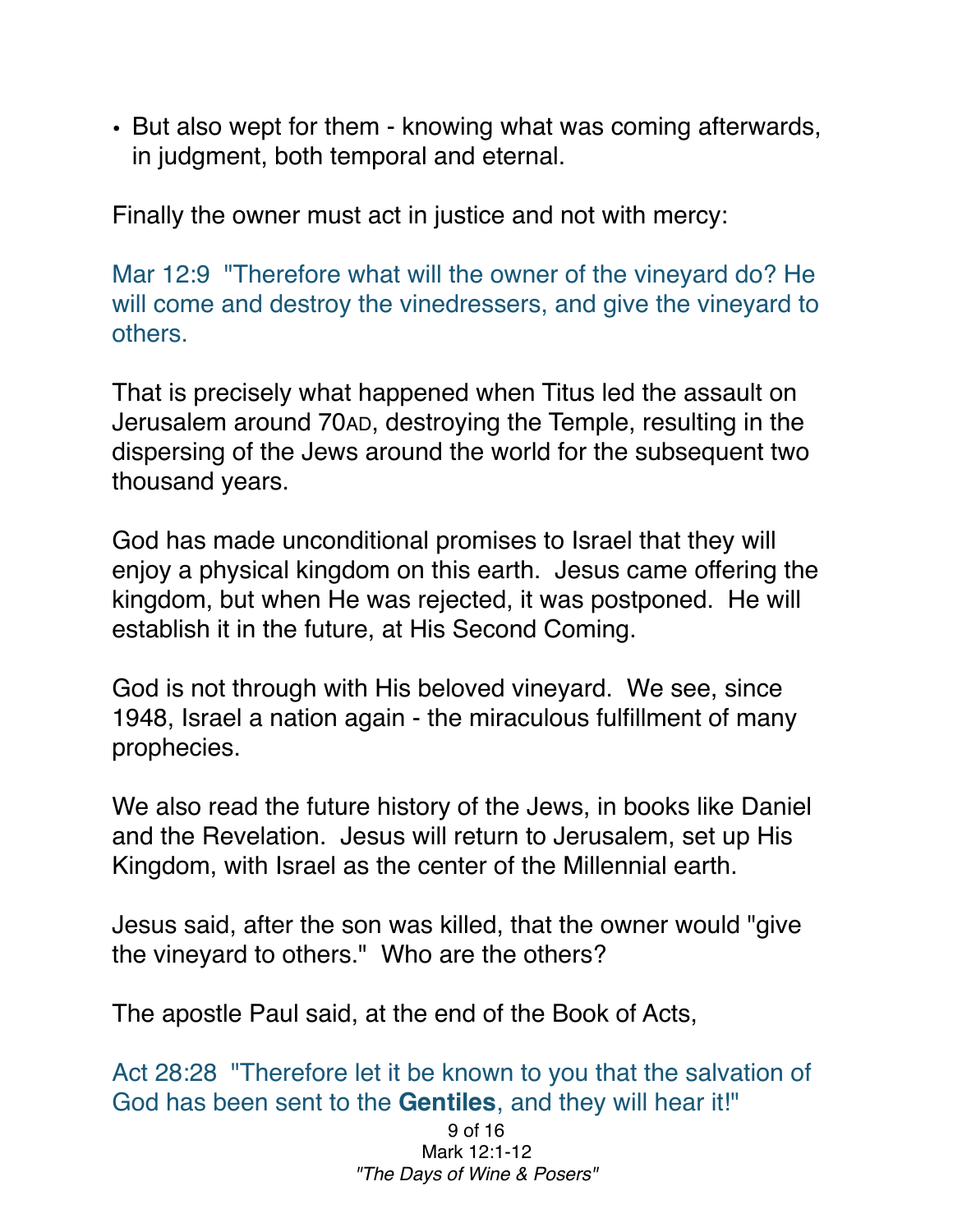Gentiles have not replaced Jews as God's vineyard. Gentiles and Jews alike are being added to the church. The church is a mystery not revealed until the New Testament. The church will continue to grow until Jesus comes to resurrect the dead from this age, and to rapture living believers. Then He will pick-up His dealings with the Jews, as we read especially in the Revelation.

Don't lose, in all this, the fundamental understanding that God wanted to enjoy the fruit of His vineyard, and that He intended the enjoyment to be mutual.

The Lord portrays Himself as providing everything necessary for the success of the vinedressers. His expectation was of huge, healthy grapes, in abundance, that would continually produce a great vintage.

Wine, in the Bible, is often a symbol for joy, and especially for a shared joy.

It's so hard to try to make this point about shared joy, because of our preconceptions. As soon as I mention "wine," we mostly gravitate in our thinking to issues of whether or not a Christian can, or should, drink alcohol.

I'm more sensitive to the topic this week because I've been following an on-line forum of pastors that have exchanged over 200 posts back-and-forth in heated discussion about alcohol and the Christian.

I don't drink; I find in the Bible that drinking alcohol is a liberty, but I counsel that Christians must be uber-cautious exercising all their liberties, and that certainly applies to alcohol.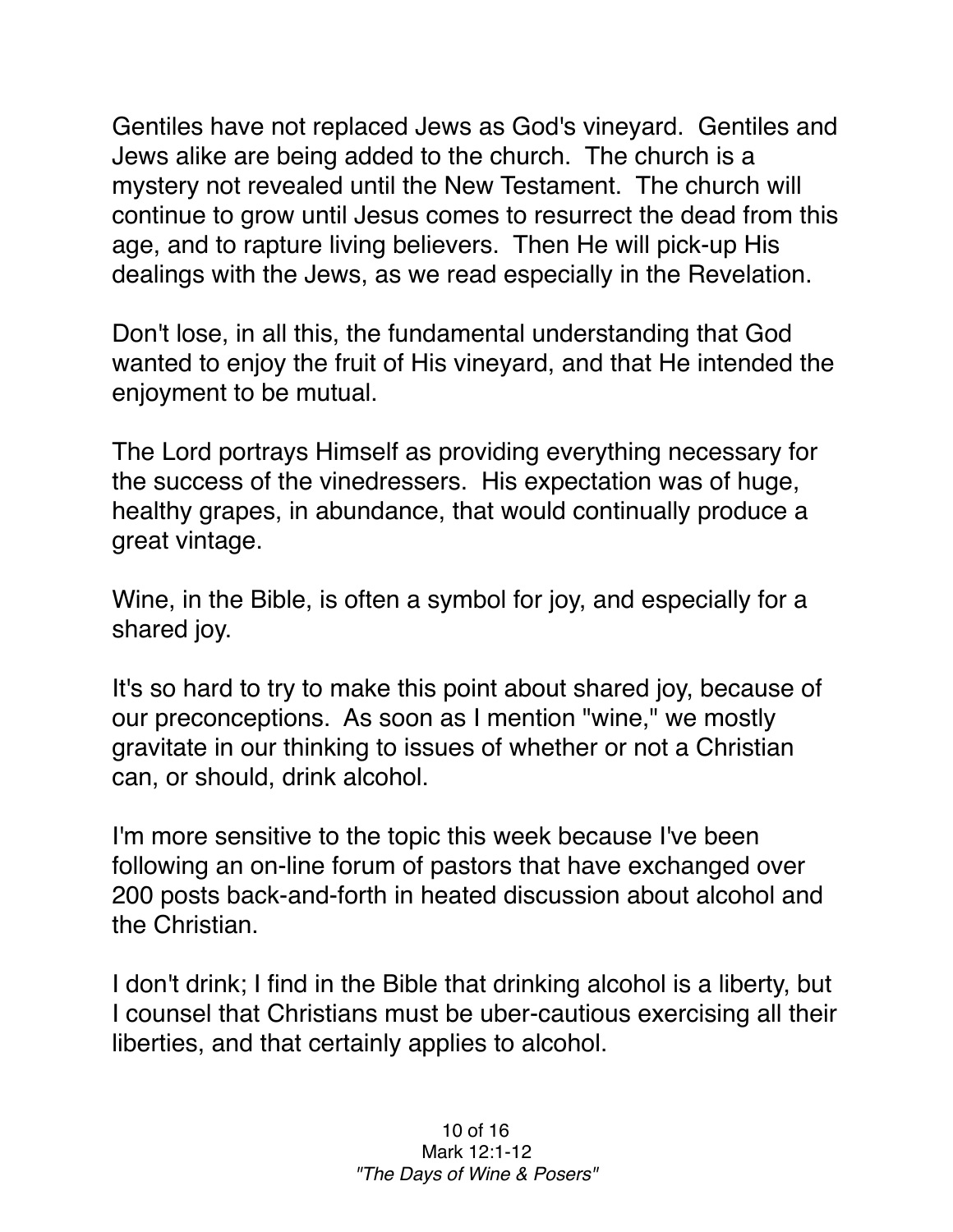Having said that, getting back to my point - this whole vineyard metaphor says, "Enjoy walking with Jesus." Be refreshed; be joyous; cast your cares upon Him; let Him shoulder every burden.

Be not drunk with wine, but go on being filled with the Holy Spirit. Under His godly influence,

Eph 5:19 [speak] to one another in psalms and hymns and spiritual songs, singing and making melody in your heart to the Lord,

Eph 5:20 giving thanks always for all things to God the Father in the name of our Lord Jesus Christ,

Eph 5:21 submitting to one another in the fear of God.

Ask yourself today, "Do I enjoy walking with the Lord?" You should, in a greater way than when you get together with your very best friend over a refreshing beverage or meal.

#2 Think Of Your Work For Jesus As A Building Where You Enjoy Constructing On His Foundation (v10-12)

I'm not a big fan of buying things that require assembly. I don't really have a mind for constructing things. Beyond my own ineptitude, I have found over the years that more-and-more stuff that needs to be put together comes with instructions that are poorly translated into English.

Since so many products come from China, the translation is being called Chinglish. Here is an example. It's for a remote controlled car:

*Please parent must read:*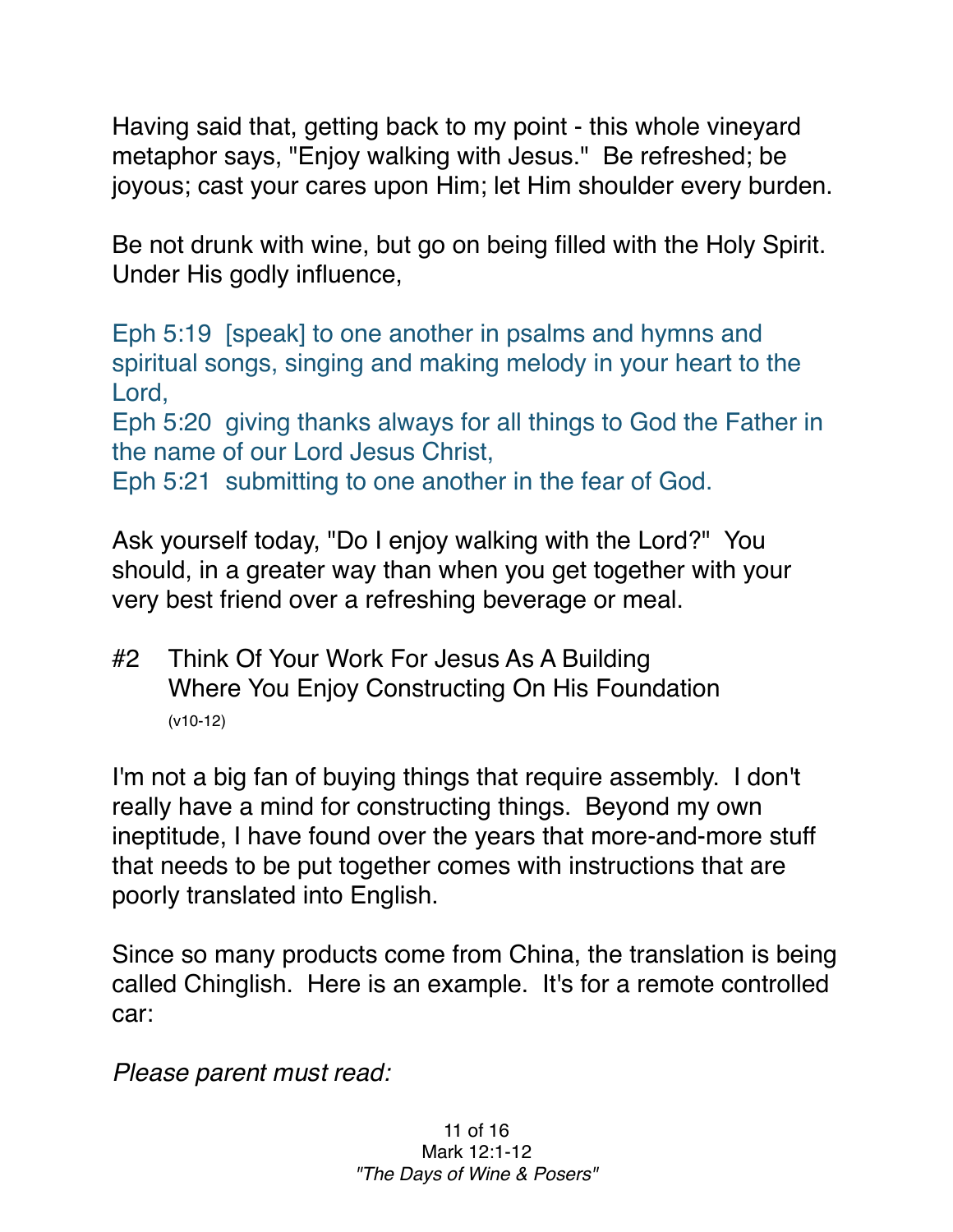- *• Inside contain smallspare parts, and please not to put the entrance inside, and the in order to prevevnt result in the asphyxiation.*
- *• For avoid dangerous, the absoluteness can't give not the full and 3 years old child swim to play.*
- *- Please not in the road to wait the dangerous place to swim to play.*
- *- Unless the normal usage, refresh battery in the car, may result in damaged, become angry, leak the liquid.*

As we return to our text, Jesus tells the religious leaders that they are poor builders. In their case, the instructions were clear. But they did not recognize the cornerstone of their building, and instead cast it aside.

Mar 12:10 Have you not even read this Scripture: 'THE STONE WHICH THE BUILDERS REJECTED HAS BECOME THE CHIFF CORNERSTONE. Mar 12:11 THIS WAS THE LORD'S DOING, AND IT IS MARVELOUS IN OUR EYES'?"

This is a direct quote from Psalm 118:22-23. It was a popular psalm around Passover. The Jews thought it mostly meant that, even though their nation was rejected by the Gentiles, one day they would be established as the cornerstone of all the nations, when their kingdom was established, and their King on His throne.

They thus thought of the psalm as Messianic, but not as applying to their own rejection of the Messiah, Who was the true cornerstone.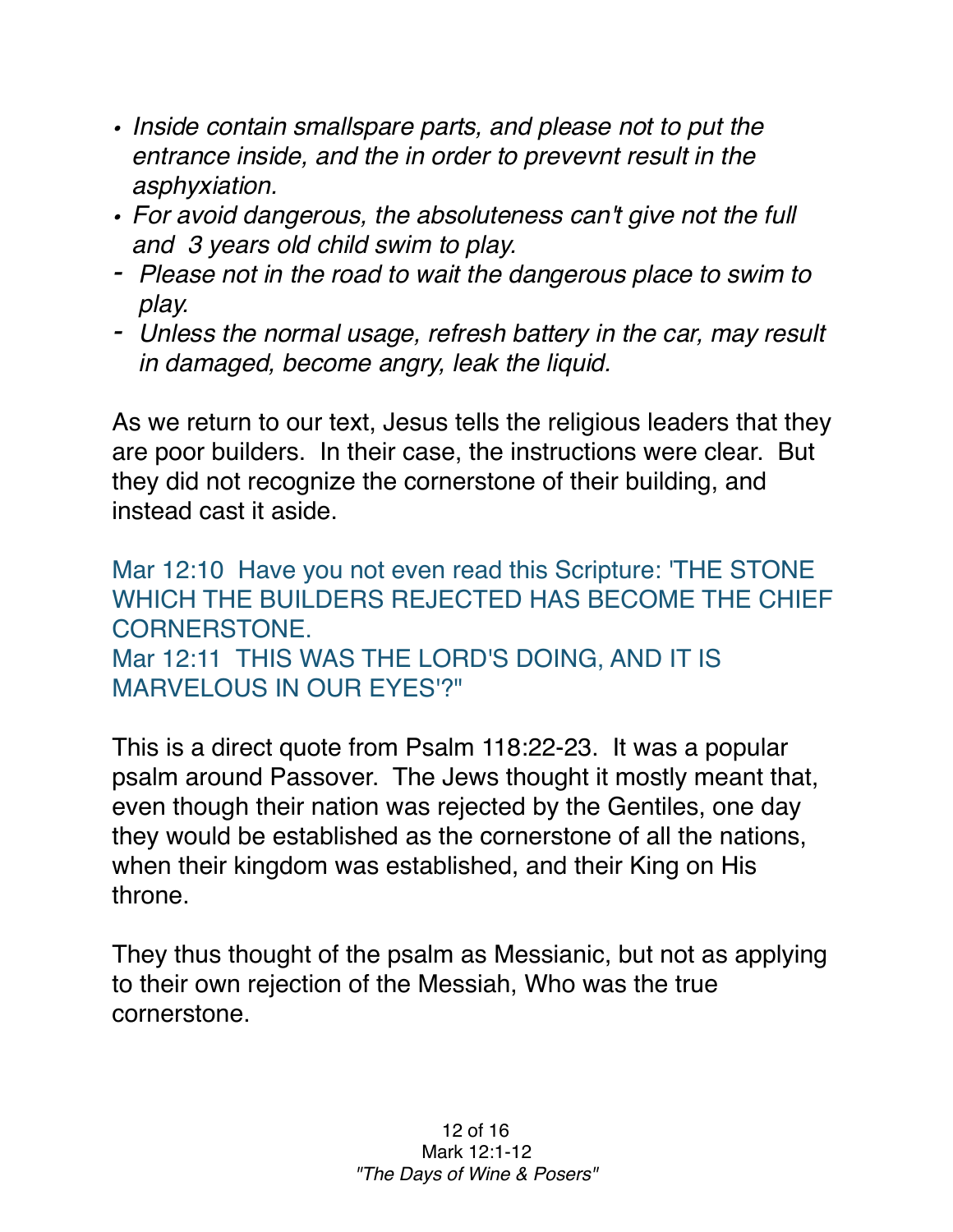The analogy drew from ancient construction practices. Builders typically rejected stones until they found one perfectly straight that could serve as the cornerstone, which was critical to the symmetry and stability of the entire building.

Here He claimed to be **the** cornerstone, or we might say, the foundation, for what God wanted built. Because Jesus didn't 'fit' what the Jewish leaders were looking for, He was rejected.

"This was the Lord's doing" refers to Jesus remaining the cornerstone even though rejected. As I mentioned earlier, and as we often mention, God has a plan for Israel, and His plan is intact and on track.

"It is marvelous in our eyes." Do you marvel at God's plan for humanity? We should. He created a free being, who chose badly, plunging both creature and creation into catastrophe.

But He immediately spoke of how He would resolve the crisis, and redeem and restore all things. As we read the Bible, we see this drama of redemption and restoration unfold, culminating with the first coming of Jesus, and then His Second Coming, and then the creation of a new earth and new heavens.

In seven thousand years of human history, no one has come up with an explanation for the human condition that can rival the truth of God's revealed Word. There are religions and philosophies and psychologies and ideologies galore. Most of them are absurd at best, or the doctrines of demons at worst.

Biblical Christianity alone can claim the inner transformation of the heart of a man, and the ultimate glorification of that man, to dwell with God in eternity.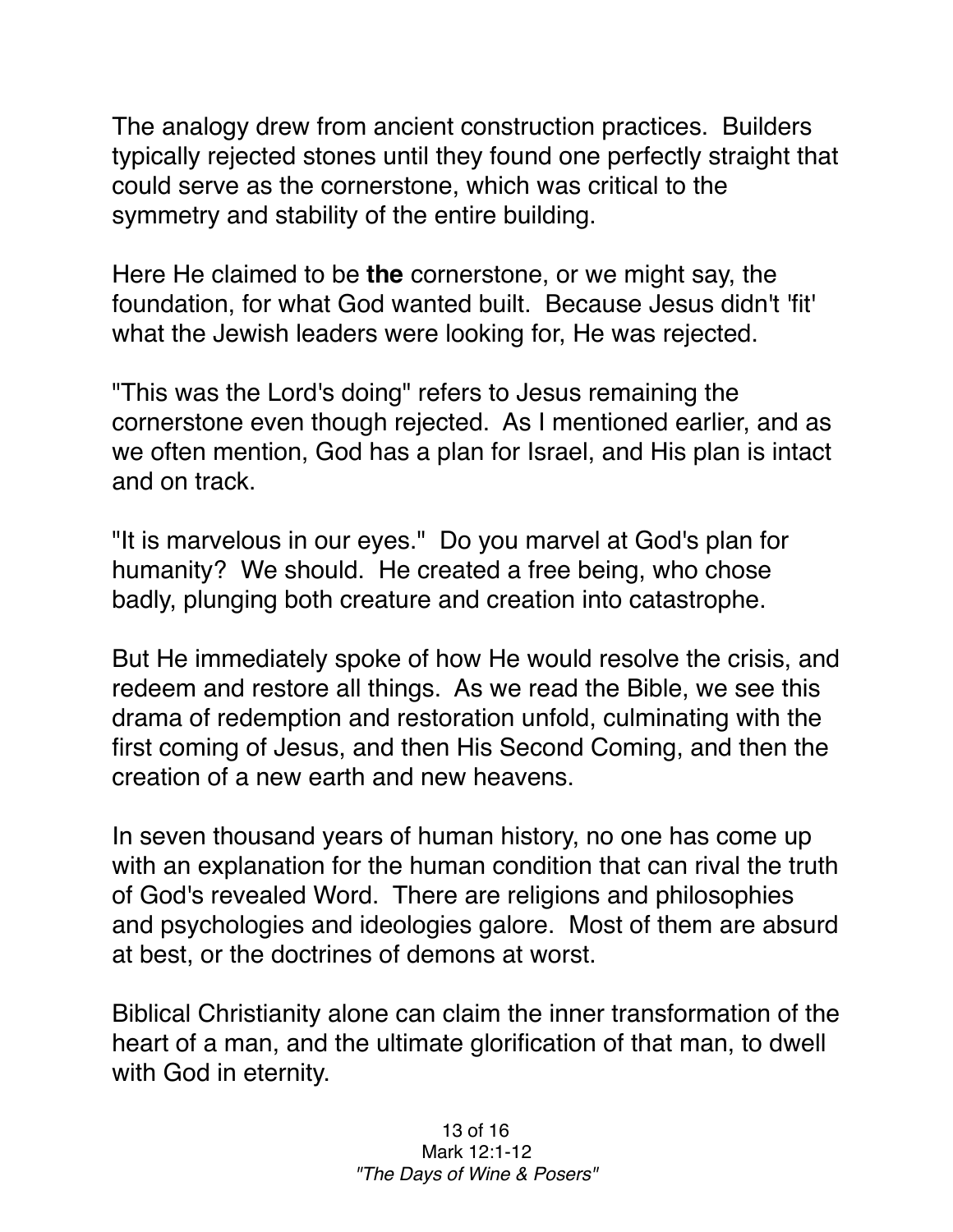I studied philosophy and psychology at a high level. I'm not claiming to be smart, only that I was exposed to the very best men had to offer, by the very best secular professors.

I could tell, even as a nonbeliever, that the explanations of men fell far short. They could not pierce between the soul and the spirit, and get to the heart of the problem.

God can, and He did, for me, in 1979. I saw myself; I saw my sin; I met my Savior, and was born-again, born from above, born spiritually.

Mar 12:12 And they sought to lay hands on Him, but feared the multitude, for they knew He had spoken the parable against them. So they left Him and went away.

Marvel superheroes have brought us adamantium and vibranium as the hardest materials known to man. **A heart in rebellion against God is the hardest substance in the universe.** God incarnate, filled with God the Holy Spirit, with a long resume of miraculous acts, speaking the living Word of God, did not penetrate these men.

Jesus is, and will be, the cornerstone of a revived Israel, after His Second Coming. Mean time, He is the cornerstone - the foundation - of the church. The apostle Paul wrote,

Eph 2:19 Now, therefore, you are no longer strangers and foreigners, but fellow citizens with the saints and members of the household of God, Eph 2:20 having been built on the **foundation** of the apostles

and prophets, **Jesus Christ Himself being the chief cornerstone,**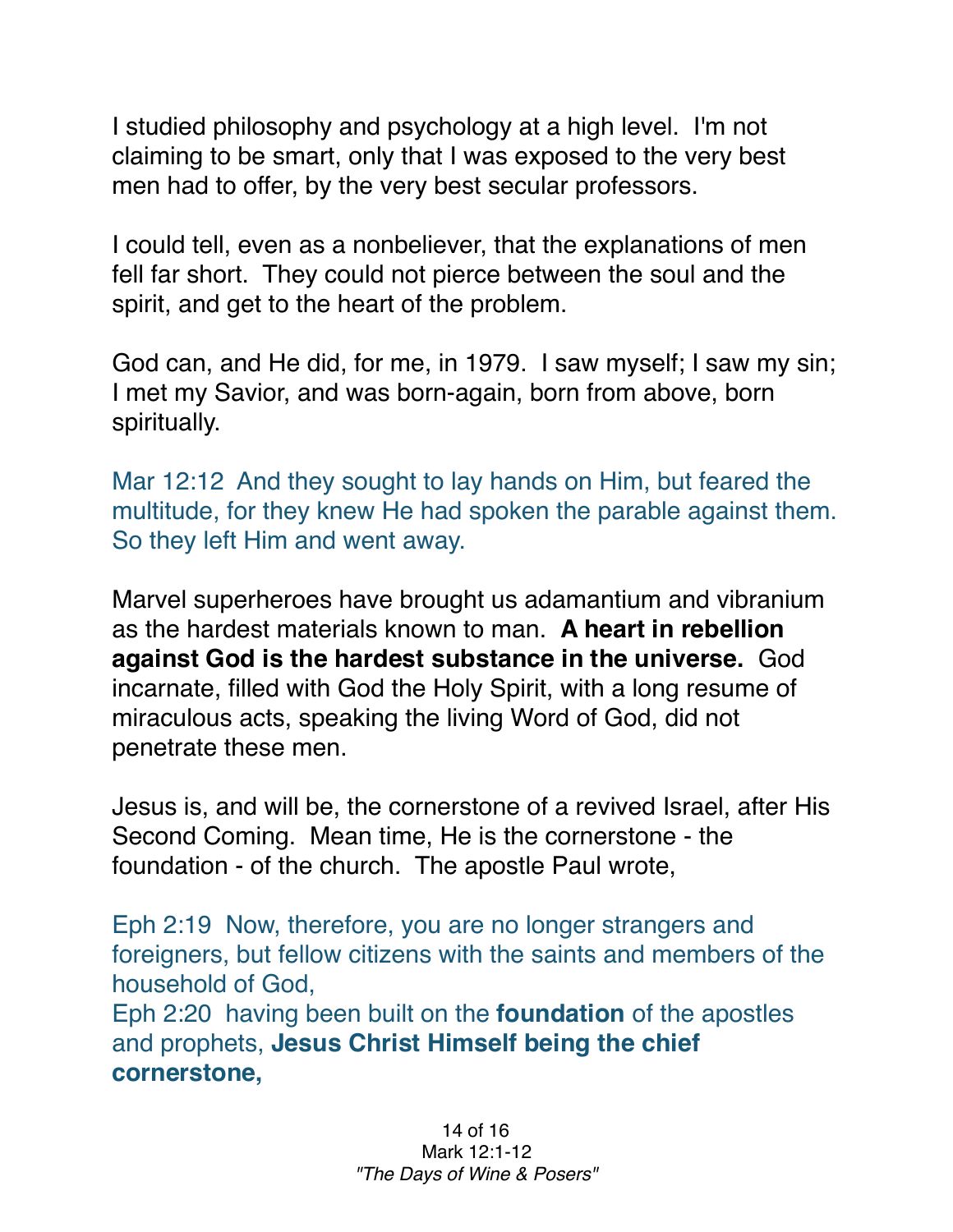The first century apostle's and prophets laid the foundation. The Christians who follow them are called upon to build upon the foundation. In First Corinthians 3:10-11 we read,

1Co 3:10 According to the grace of God which was given to me, as a wise master builder I have laid the foundation, and another builds on it. But let **each one take heed how he builds on it.** 1Co 3:11 For no other foundation can anyone lay than that which is laid, which is Jesus Christ.

Rather than launch into a discussion about working *for* the Lord, the point we are emphasizing is the mutual joy we can derive from working *with* Jesus.

The work itself can be brutal; we spoke of martyrdom as a real possibility for any believer.

But even in martyrdom, we read stories of the saints experiencing an unspeakable joy as Jesus was with them.

It seems harder to have this joy in the mundane than in martyrdom. And when what we thought we were building with the Lord seems to collapse, we are anything but joyous.

Have you experienced a collapse? Has your life imploded? Are you clearing-out rubble even now?

Your Father in Heaven, and the Lord, Jesus Christ, understand what you're experiencing. Look at what they were building, for Israel. See how it was ruined by sin.

But see, too, how it is being redeemed; how all will be restored.